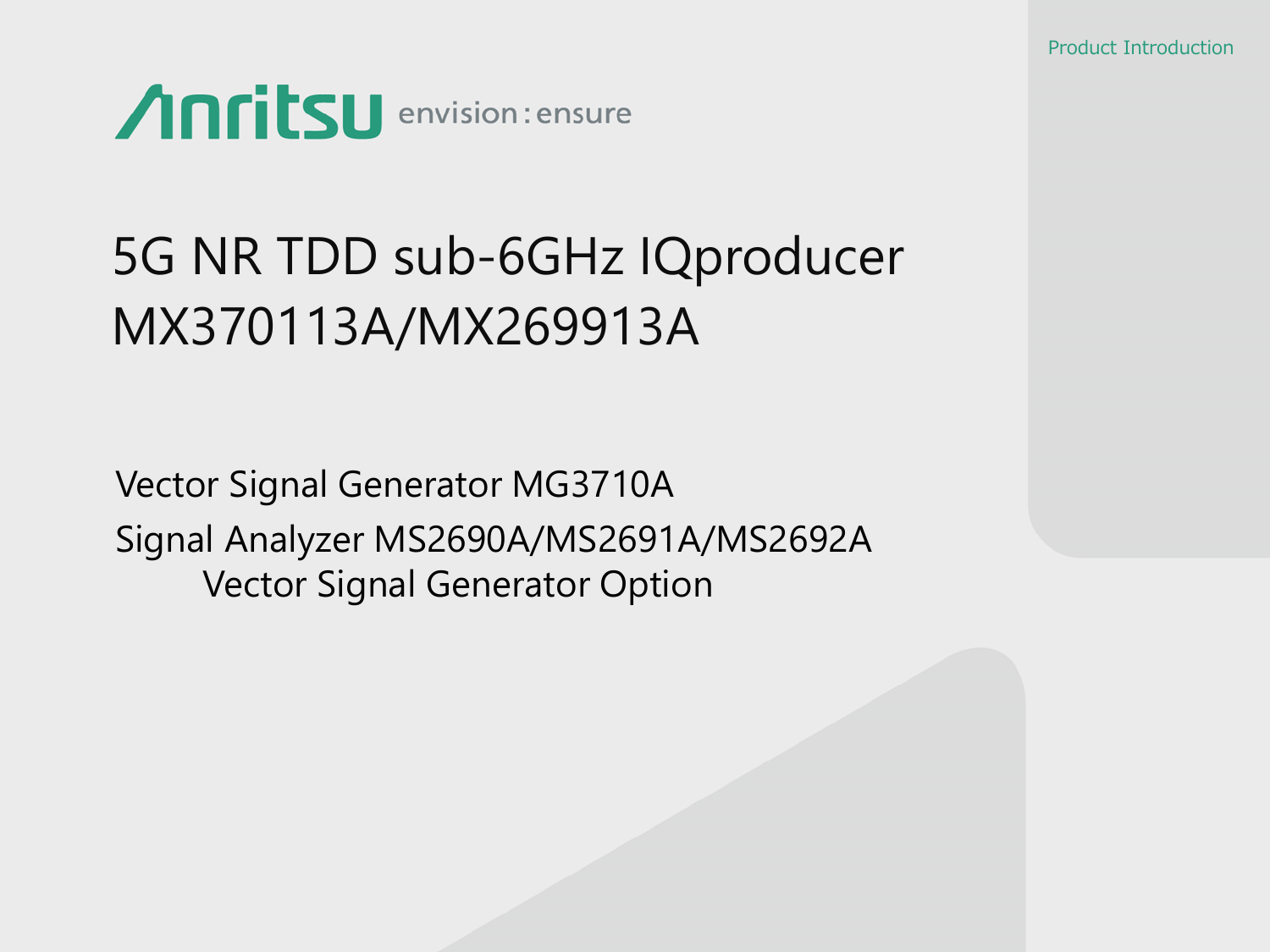## **What is 5G NR TDD sub-6GHz IQproducer?**

This is PC application software for vector signal generation to generate Uplink and Downlink patterns supporting the sub-6GHz standard in the 3GPP 5G NR FR1 specifications.

Supported instruments are the Vector Signal Generator MG3710A and the MS2690A/MS2691A/MS2692A with installed vector signal generation option. The software can be run either on these instruments, or on a PC.

It can generate waveform patterns used for 5G NR Base Station (BS) Tx tests, Fixed Reference Channel (FRC) waveform patterns for Rx tests, and interference waveform patterns.





#### **[Features]**

- **Generates 5GNR FR1 waveform patterns**
	- **3GPP TS38.211 (2018-06)**
	- **TS38.212 (2018-06)**
	- **TS38.213 (2018-06)**
- **Generates waveforms for BS Rx sensitivity tests and interference waveforms**
	- **Generates waveforms including channel coding**
- **Generates UE interference waveforms The main unit requires a license to output signals.**



Vector Signal Generator MG3710A Vector Signal Generator Option MS269xA-020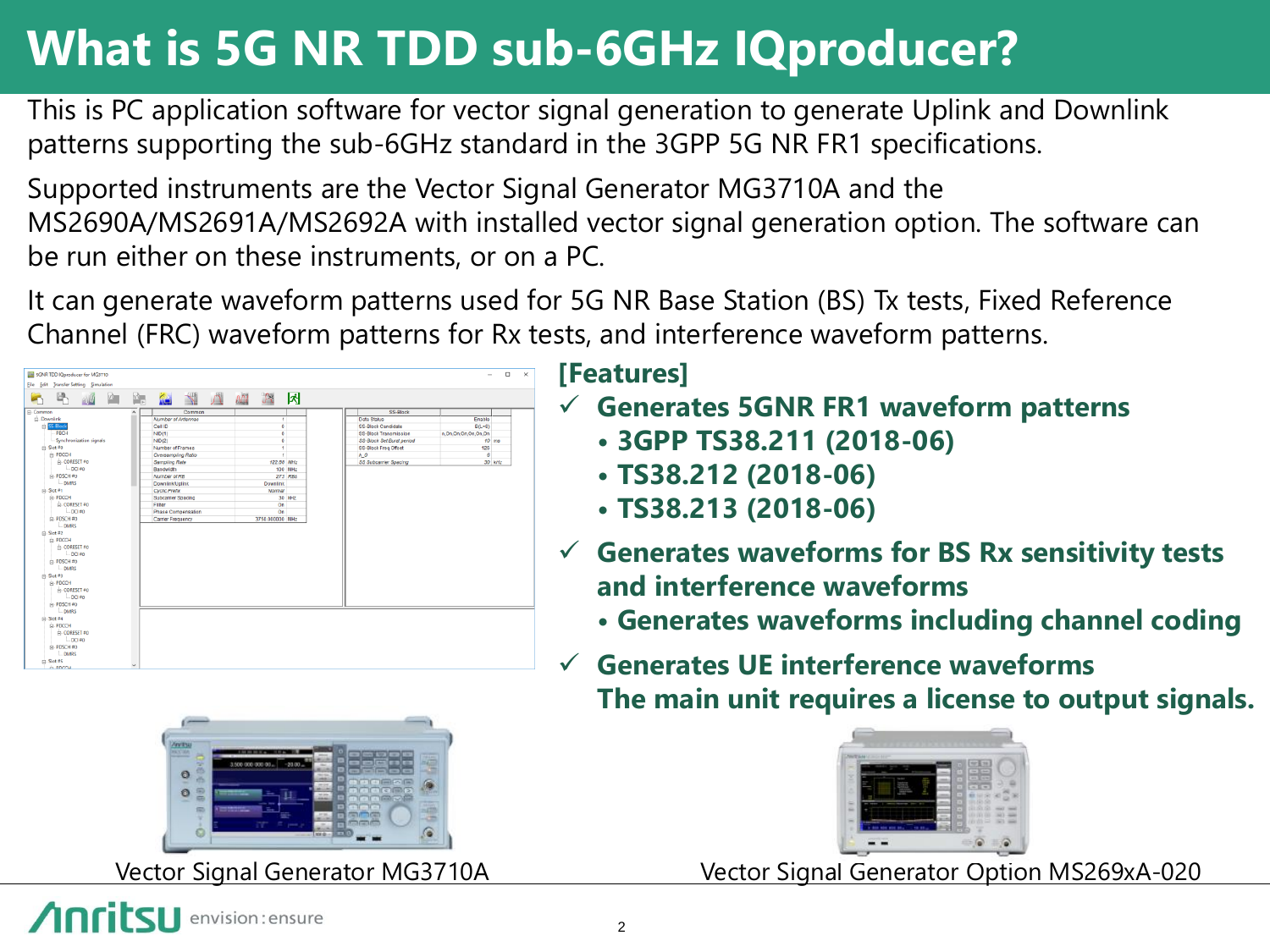### **Main Screen**

This screen is used to set detailed parameters required for waveform generation. After generating waveforms, the spectrum can be displayed, and analyses, such as CCDF and in the time domain, can be performed.



**\*Refer to the separate catalogs for the [MX3701xxA IQproducer](https://www.anritsu.com/en-AU/test-measurement/support/downloads/brochures-datasheets-and-catalogs/dwl009470) and [MX269xxxA series software](https://www.anritsu.com/en-AU/test-measurement/support/downloads/brochures-datasheets-and-catalogs/dwl008705) for more details about parameter setting ranges.**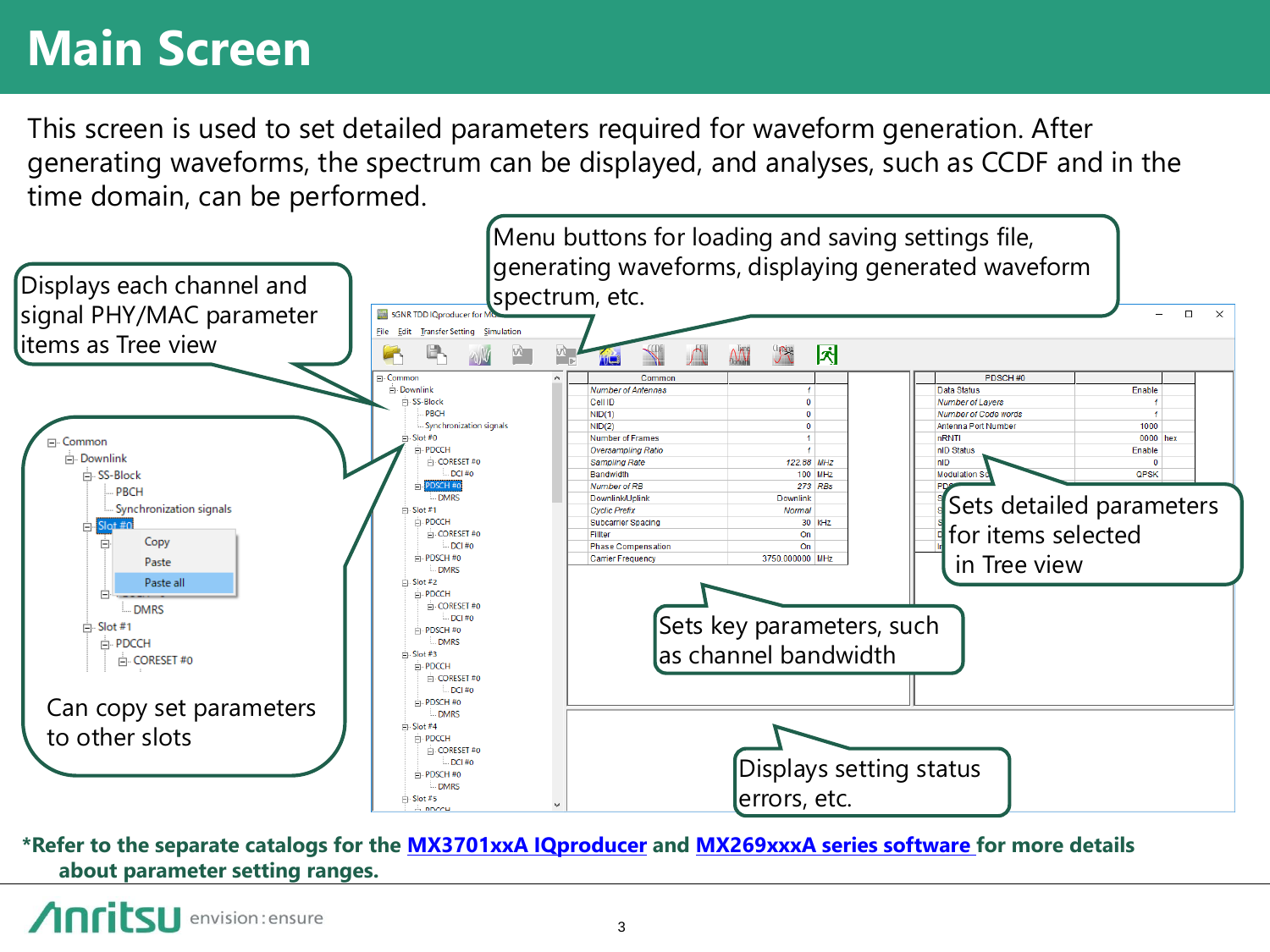## **Waveform Creation: Calculate Waveform Pattern**

The waveform pattern file is generated based on the set parameters.



#### **When executing the above-described waveform pattern generation, [Export File] is displayed as shown below.**

| <b>Export File</b><br>×<br>C:¥Anritsu¥IQproducer¥5GNR_TDD¥Data<br>Export Path:<br>$\overline{\phantom{a}}$<br>5G_NR_TDD<br>Package:<br>$NR_$ TM1-1<br>Export File Name: |        | ← Output file destination<br>-Package name (31 alphanumeric characters max.)<br>File name (20 alphanumeric characters max.) |                                                                                                                                         |                                                                                                                                                                                                                                  |
|-------------------------------------------------------------------------------------------------------------------------------------------------------------------------|--------|-----------------------------------------------------------------------------------------------------------------------------|-----------------------------------------------------------------------------------------------------------------------------------------|----------------------------------------------------------------------------------------------------------------------------------------------------------------------------------------------------------------------------------|
| Comment<br>Carrier Frequency = 3500.000000MHz<br>OK.                                                                                                                    | Cancel |                                                                                                                             | Automatically registers<br>frequency when Phase<br>Compensation On<br>Comment section<br>(38 alphanumeric<br>characters max. each line) | Comments can be displayed at the measuring<br>instrument as file selection references<br>Patterns in Package: 5GNR_TDD<br>Pattern Name<br><b>Type   Comment Line1</b><br>$NR$ TM1-1<br>$\sqrt{vi}$ Carrier Frequency = 3500.000. |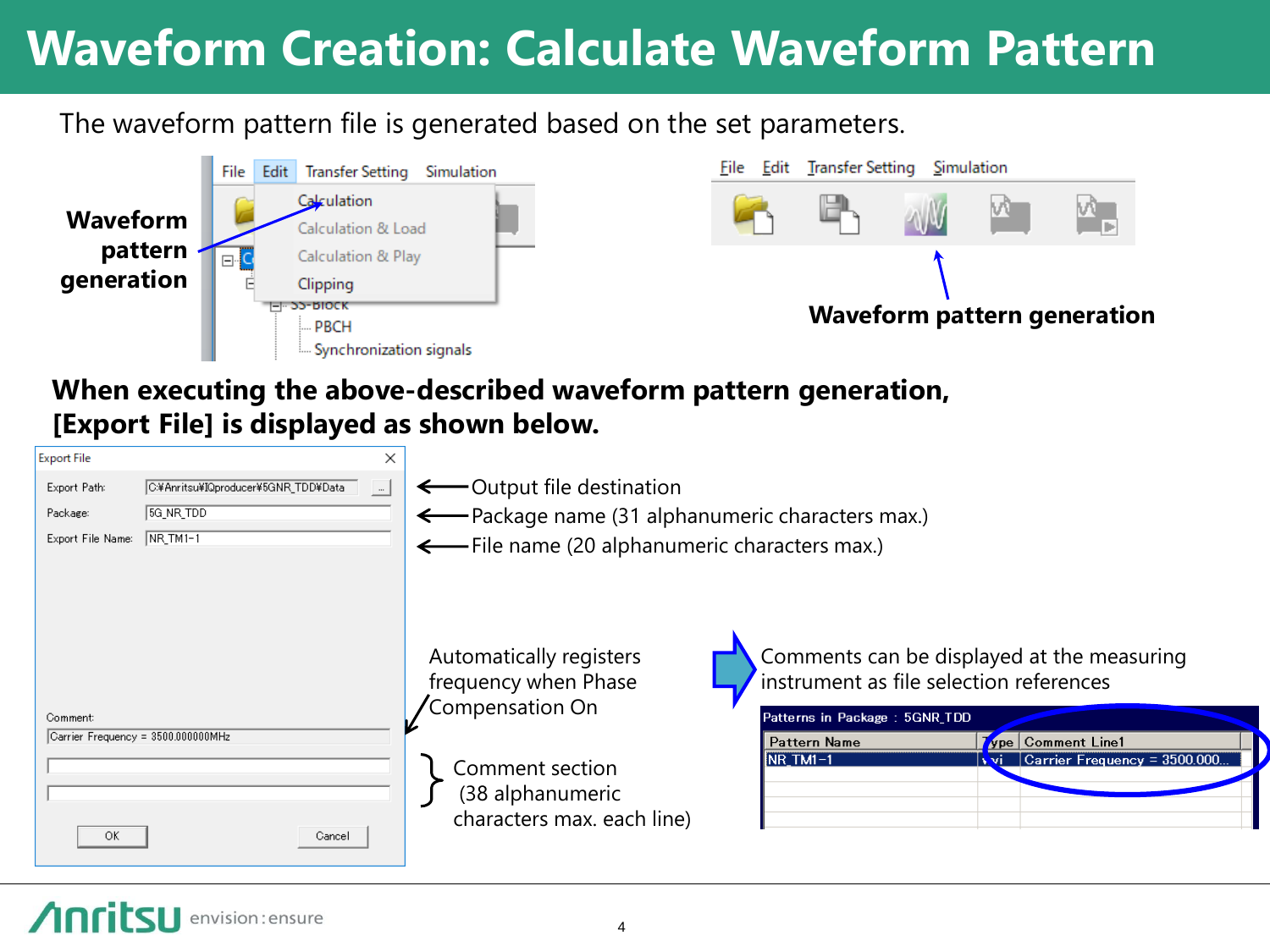# **Units Supporting 5G NR TDD Sub-6GHz IQproducer**

#### ■ Vector Signal Generator MG3710A

- Frequency: ≤6 GHz Bandwidth: 160 MHz
- 2 waveform addition function for effective interfering wave tests Two types of waveform memory settings in 160-MHz band One RF output
- One unit supports interference evaluation for two systems with different frequency bands One unit outputs two independent RF signals

# $\circ$

#### **Vector Signal Generator MG3710A**

6 GHz, 160 MHz Bandwidth

#### ■ Vector Signal Generator Option MS269xA-020

- Frequency: ≤6 GHz Bandwidth: 120 MHz
- One unit supports both Tx and Rx tests SA function as standard with optional installed SG
- The SA analyzes sub-6GHz signals and measures fifth harmonics. Frequency: ≤26.5GHz Bandwidth: ≤125 MHz
- Analysis software for 5G NR, LTE, etc., and IQproducer can be added.



#### **Signal Analyzer MS269xA**

SA: up to 26.5 GHz, 125 MHz Bandwidth SG: 6 GHz, 120 MHz Bandwidth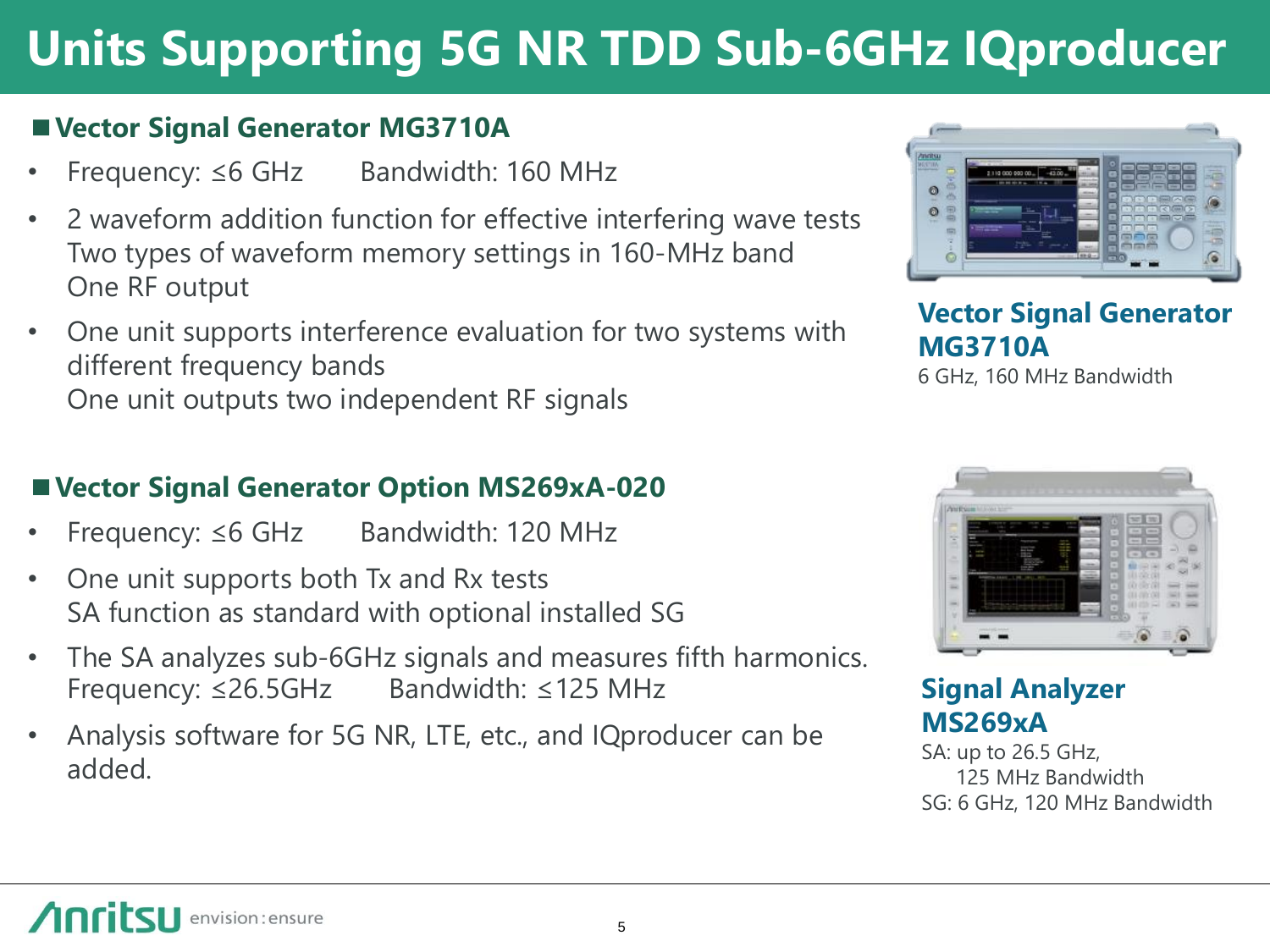## **MG3710A Features (1/2) 2 Waveform Addition**

#### ■**Features**

- Different waveforms can be selected for generating the baseband, and the level ratio can be set accurately.
- Various combinations such as wanted waveform  $+$  AWGN, wanted waveform  $+$ modulated interfering waveform, wanted waveform +CW, etc., can be set

Memory A: Wanted signal: G-FR1-A1-3 (18.36 MHz (51RB), SCS:30 kHz)

Memory B: Interfering signal: 20 MHz BW (DFT-s-OFDM)



**Example of dual memory for In-band blocking test**



Table 7.4.2.5-1: Base station general blocking requirement.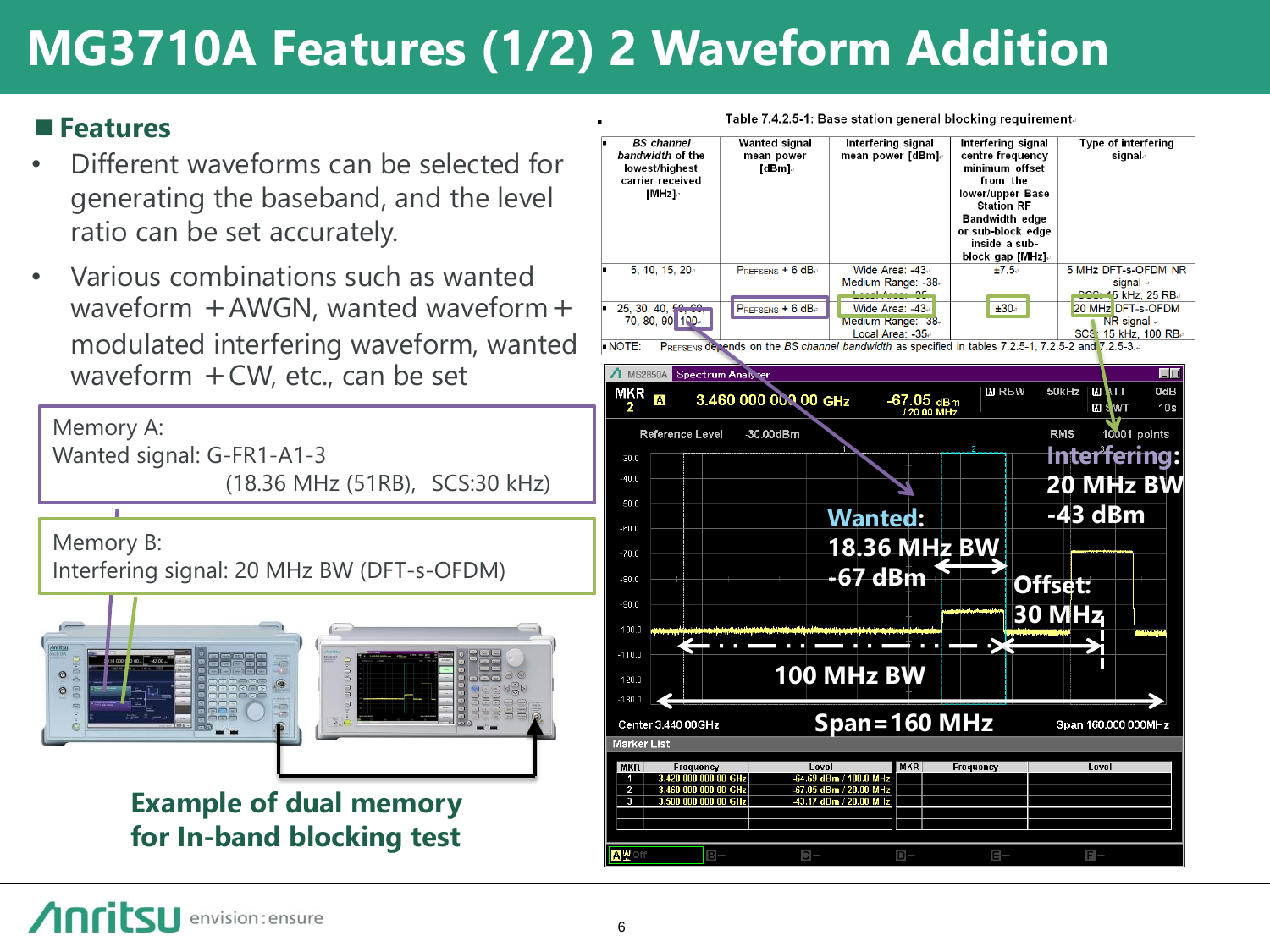# **MG3710A Features (2/2) 2RF**

#### ■**Features**

- One unit with two independent signal generators Cuts costs compared to using expensive vector signal generators.
- 2 waveform addition function combines difficult-to-set frequency, level, and waveform data.





\* Refer to the following application notes for the 2 waveform addition and 2RF functions. "[Optimization Technique using Two-signal Combine Function](https://www.anritsu.com/en-AU/test-measurement/support/downloads/application-notes/dwl009865)" "[Multi-Standard Radio Signal Generation using MG3710A Waveform Combine Function](https://www.anritsu.com/en-AU/test-measurement/support/downloads/application-notes/dwl009465)"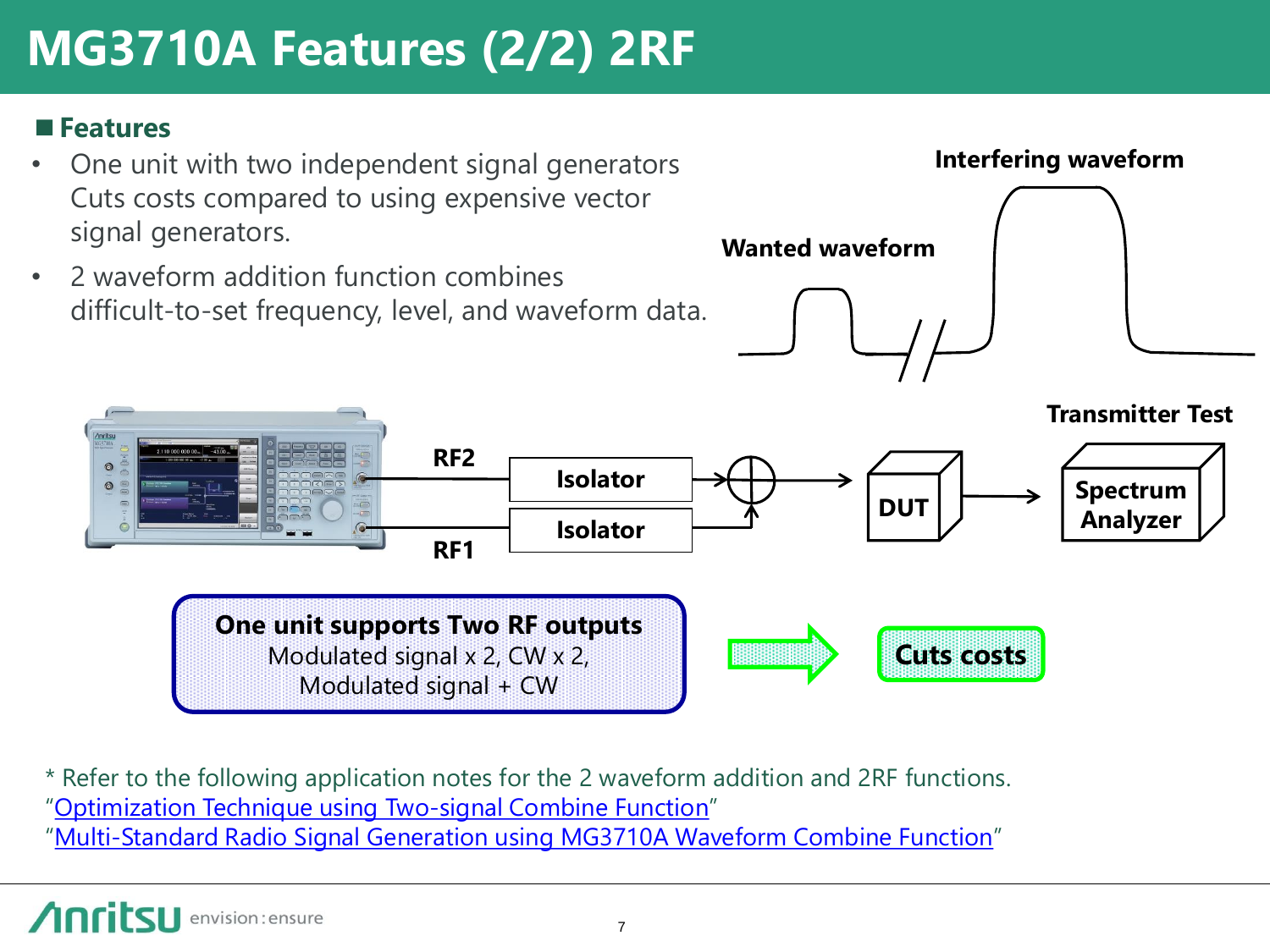## **MS269xA Features**

#### ■**High-Performance Signal Analyzer**

- **Performance** Frequency: ≤26.5 GHz Analysis bandwidth: ≤125 MHz Dynamic range: 177 dB Level accuracy: ±0.3 dB
- CAL function for excellent flatness Extra Band Cal function CAL Range: 100 MHz to 6 GHz Flatness performance: 0.1 dB max. (meas.)

#### ■ Vector Signal Generator Option MS269xA-020

- One unit with SA and installed SG option cuts occupied benchtop footprint
- Performance Frequency: ≤6 GHz Bandwidth: ≤120 MHz Setting level range: –140 to 0 dBm (at modulation)
- AWGN Addition Function

#### ■ Supports 5G NR and LTE, Analysis Software and IQproducer

• 5G NR 5G Measurement Software MX269051A NR TDD sub-6GHz Downlink MX269051A-011 NR TDD sub-6GHz Uplink MX269051A-061



frequency characteristics in analysis bandwidth after Extra Band Cal